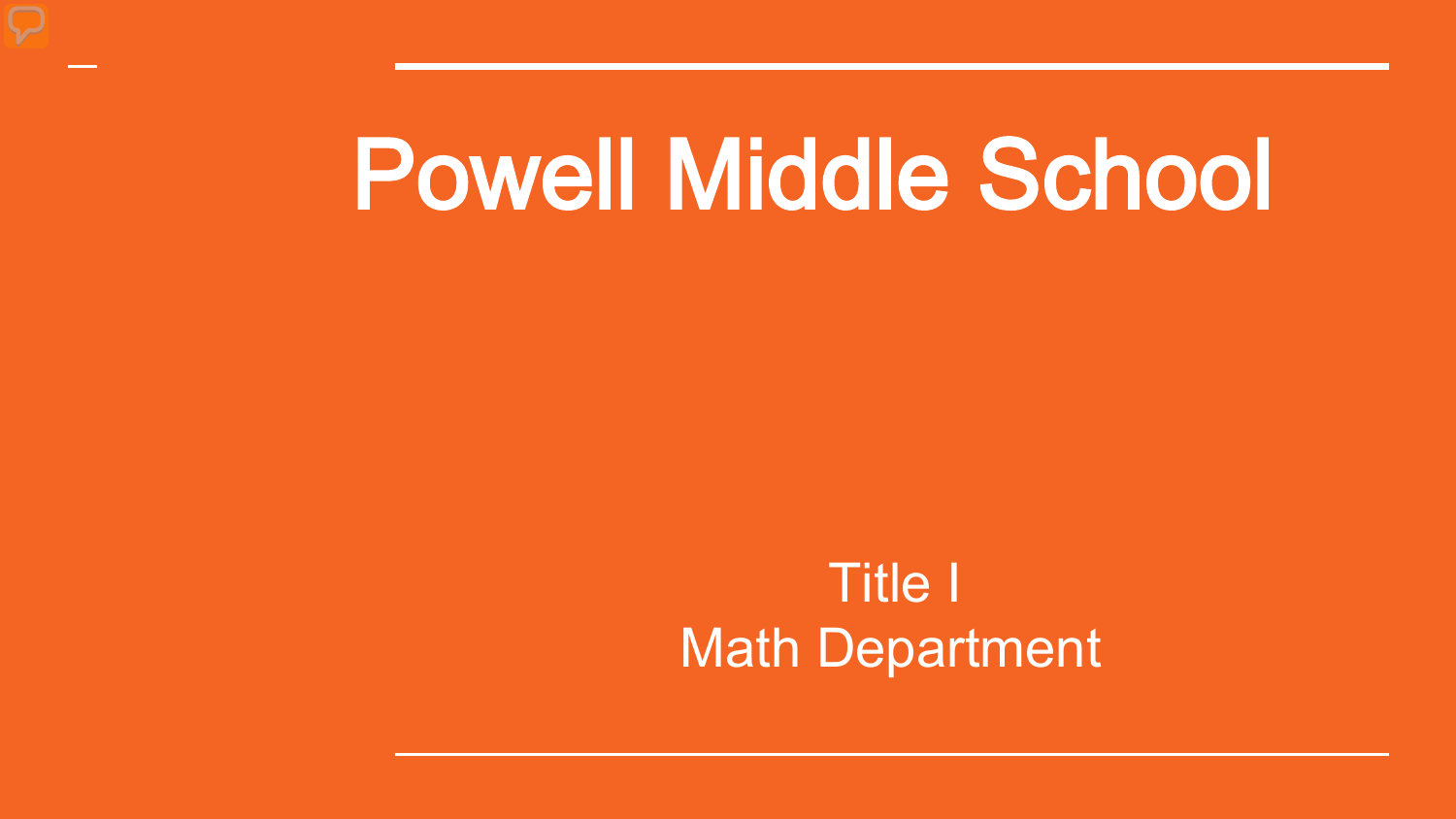# **Overview**

Math Class Structure

#### Grading Policy and Components

**Skill Building Tools**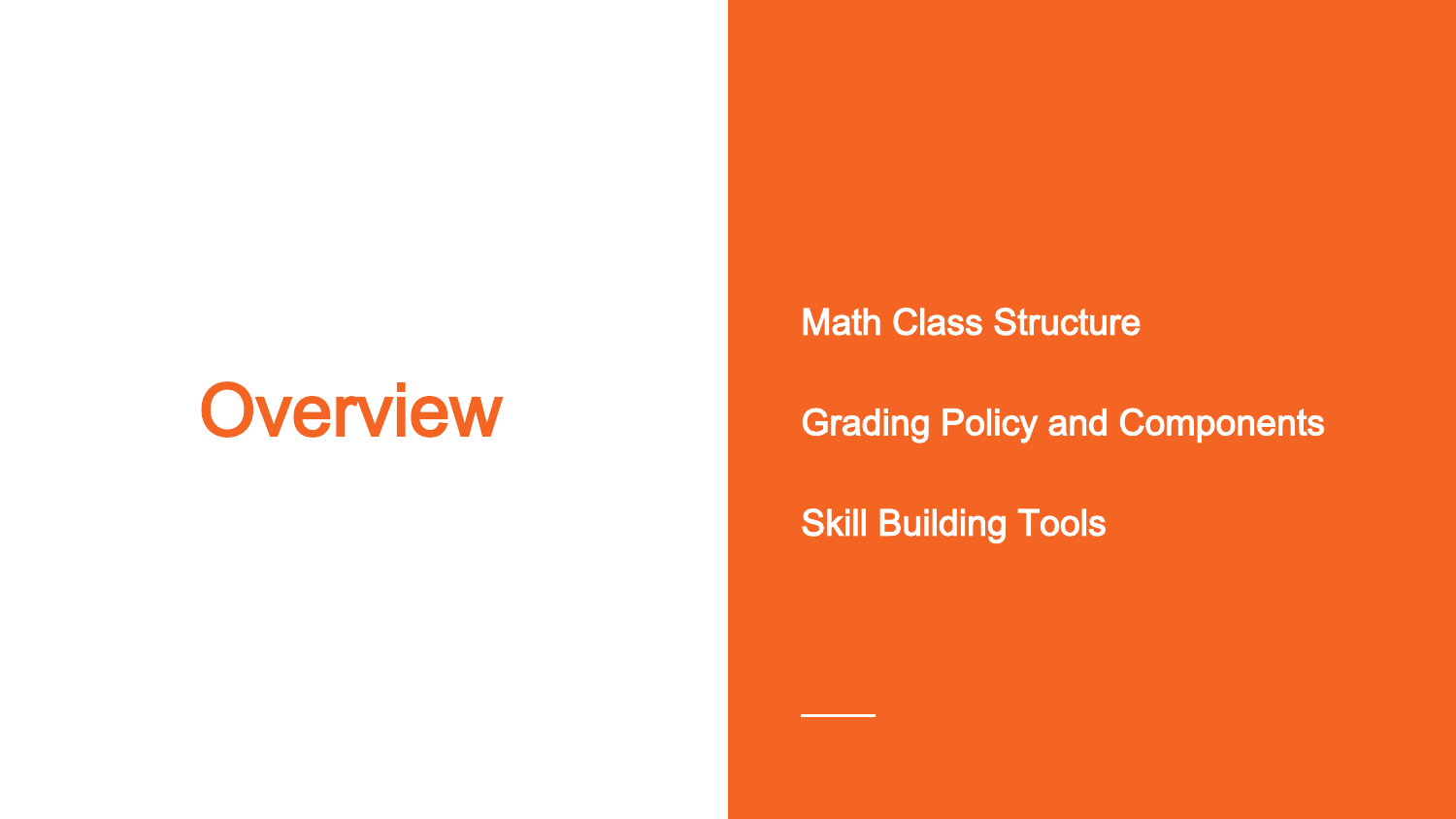# Math Class Structure

#### The Block

- Students will have two consecutive periods of math
- Allows for in depth instruction and practice
- Powell Middle School has shown great growth while utilizing the block structure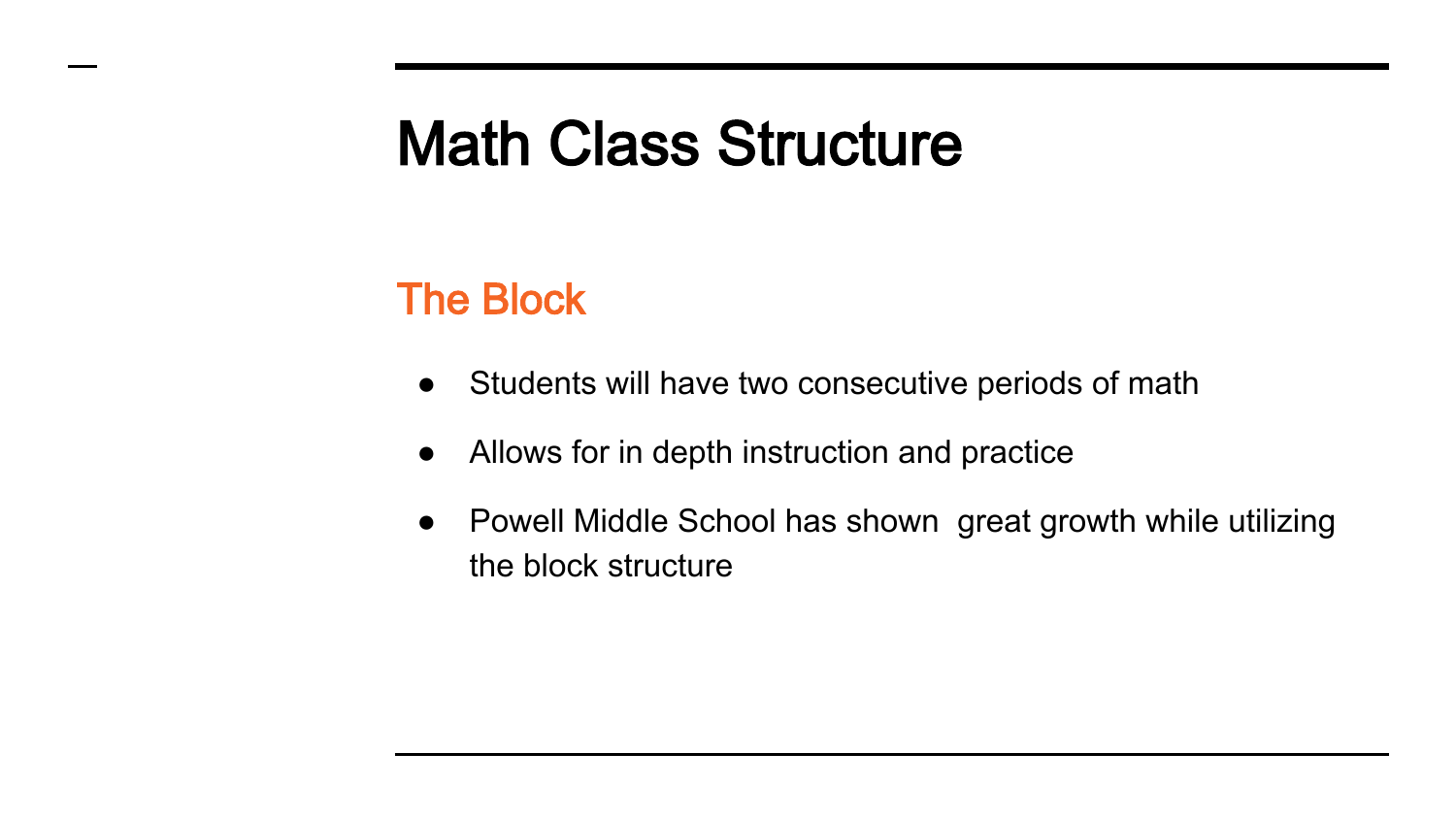### 6th and 7th Grade Math Class Structure

#### No Designated "Advanced Math" in 6th7th Grade

**Research based** 

● All students will have the ability to experience extension and remediation depending on current performance.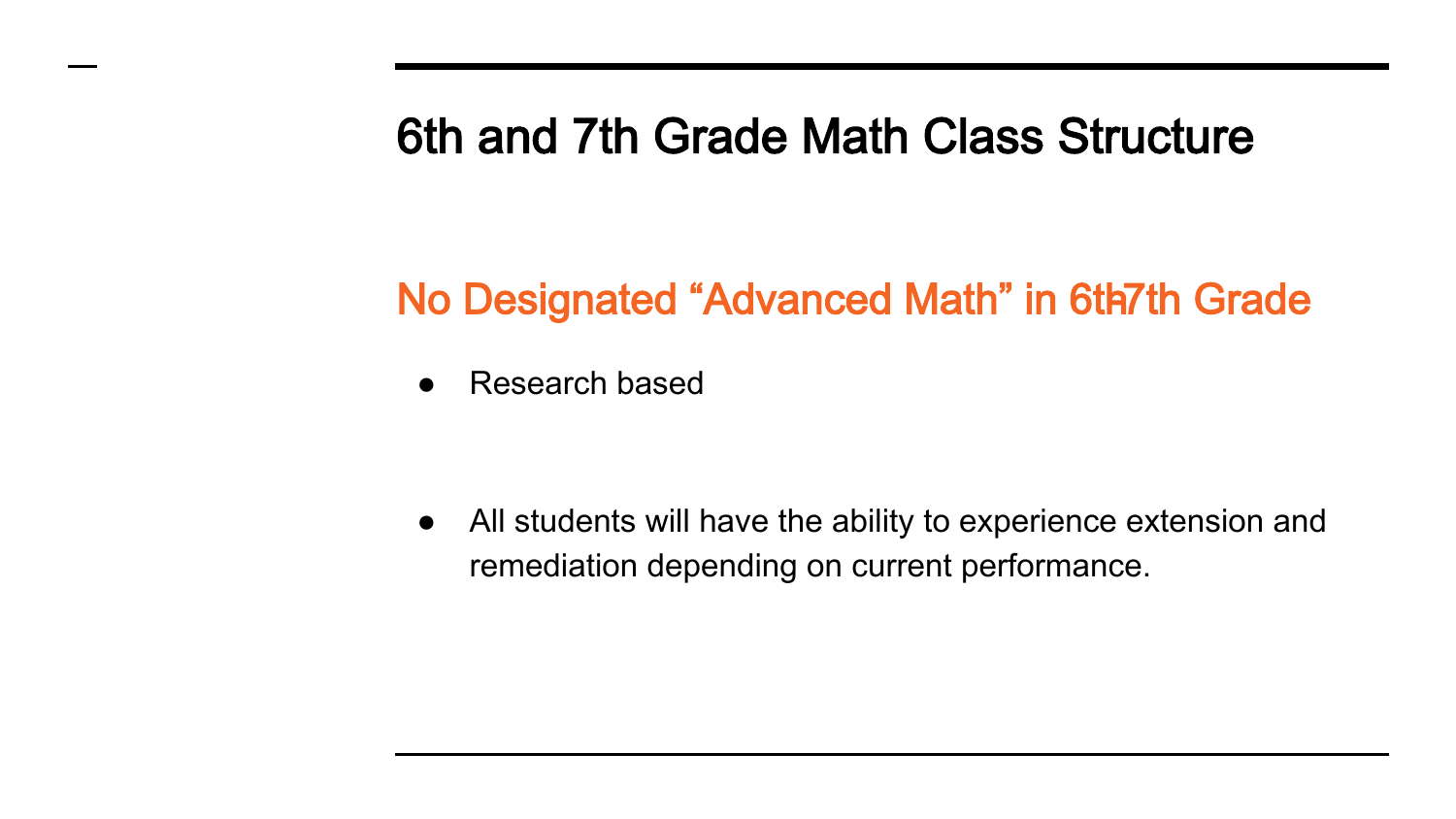# WY-TOPP Data

#### 2018-2019 2020-2021

Powell Middle School = 76% Proficient/Advanced Powell Middle School = 72% Proficient/Advanced

State of Wyoming = 54% Proficient/Advanced

State of Wyoming = 49% Proficient/Advanced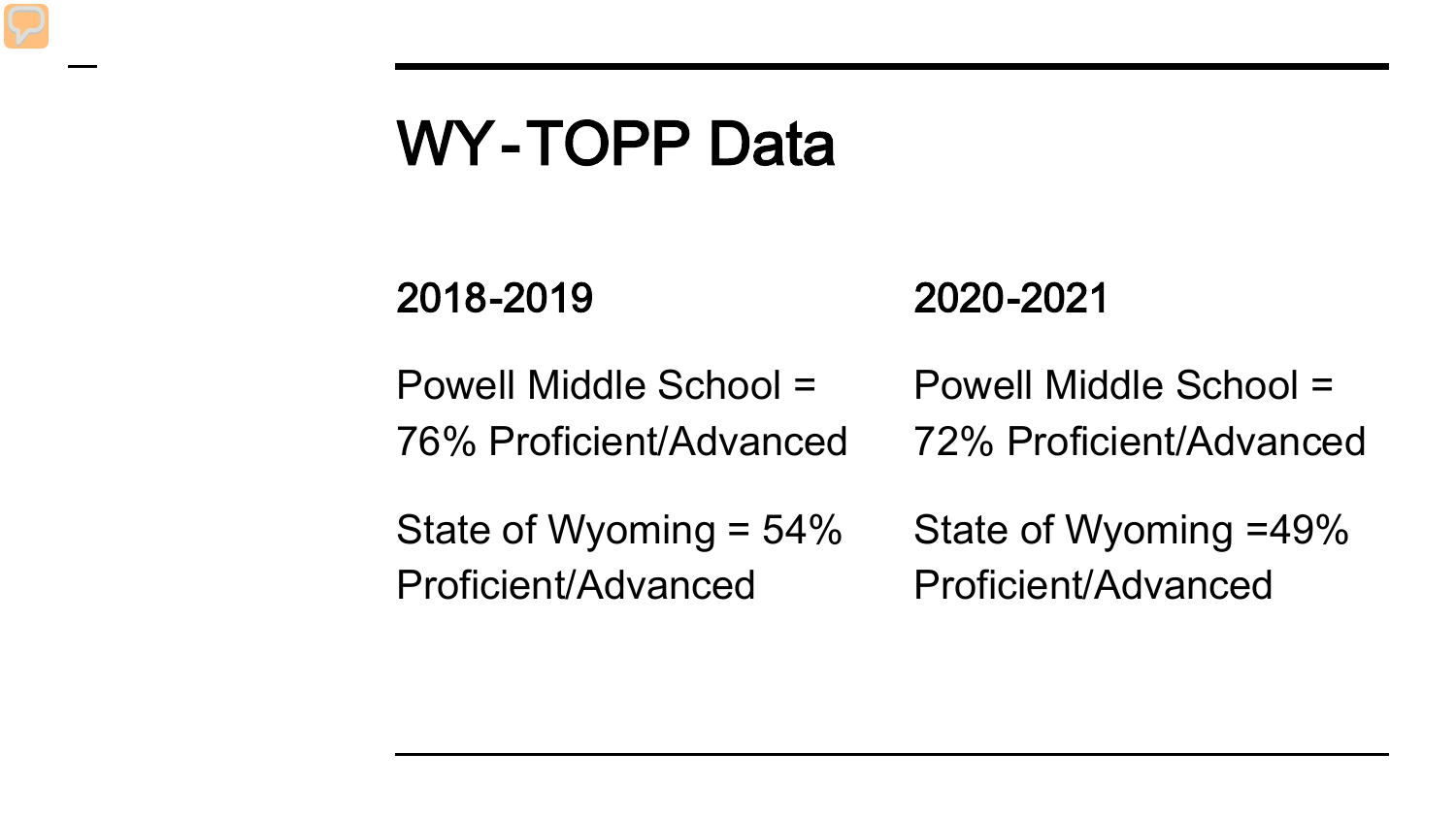# Grading Policy

#### 60%- Summative

Consists of cumulative common assessments developed to ensure standard acquisition

#### 40%- Formative

- **Daily Quizzes**
- Allows students to practice content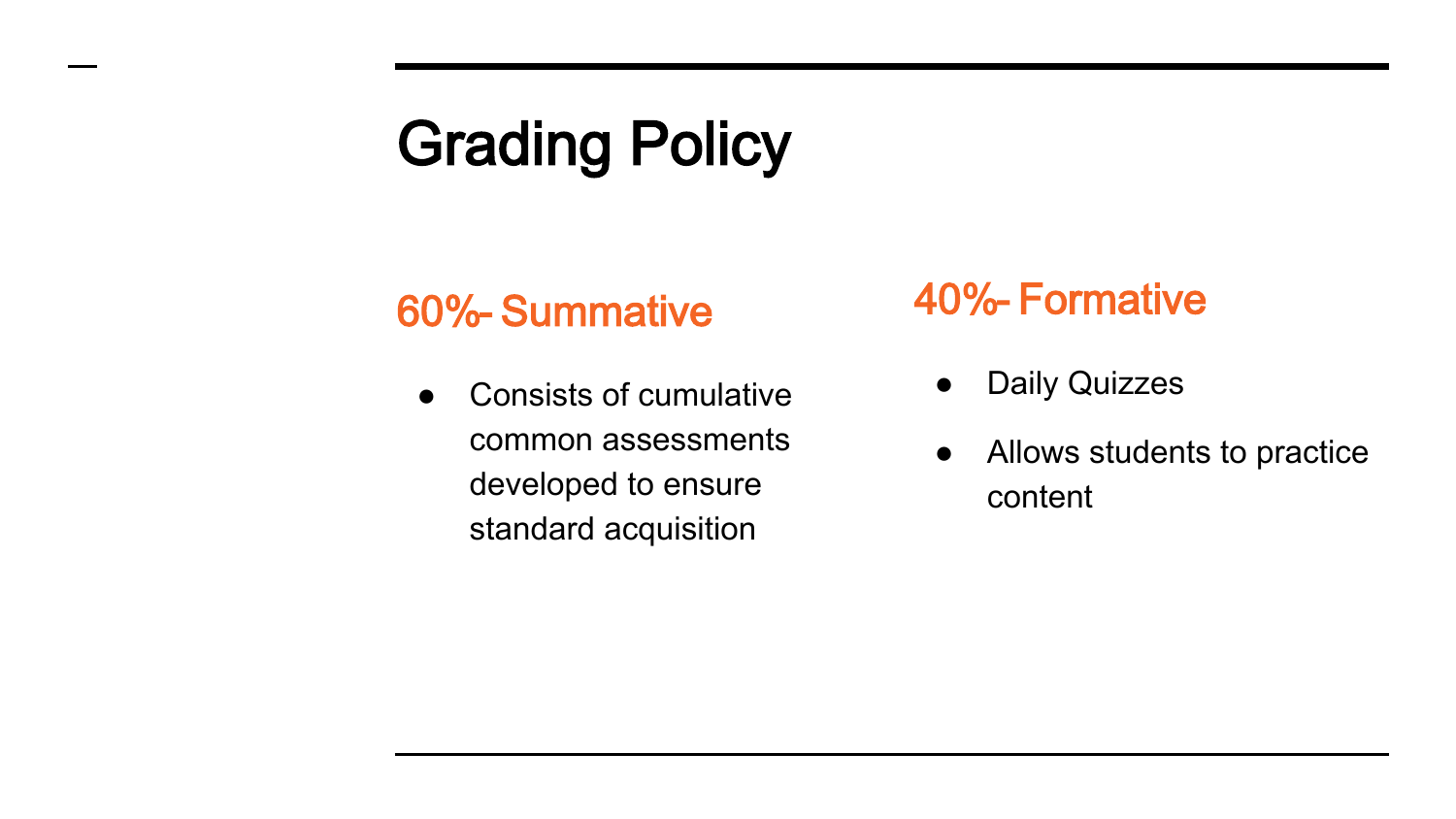# What other programs do we use?

- Daily Skill Practice with Answer Key
- Wy-Topp Modulars (Great practice to be ready for the state summative assessment)
- IXL
- **Khan Academy**
- XtraMath
- **Mathcounts**
- Prodigy Math